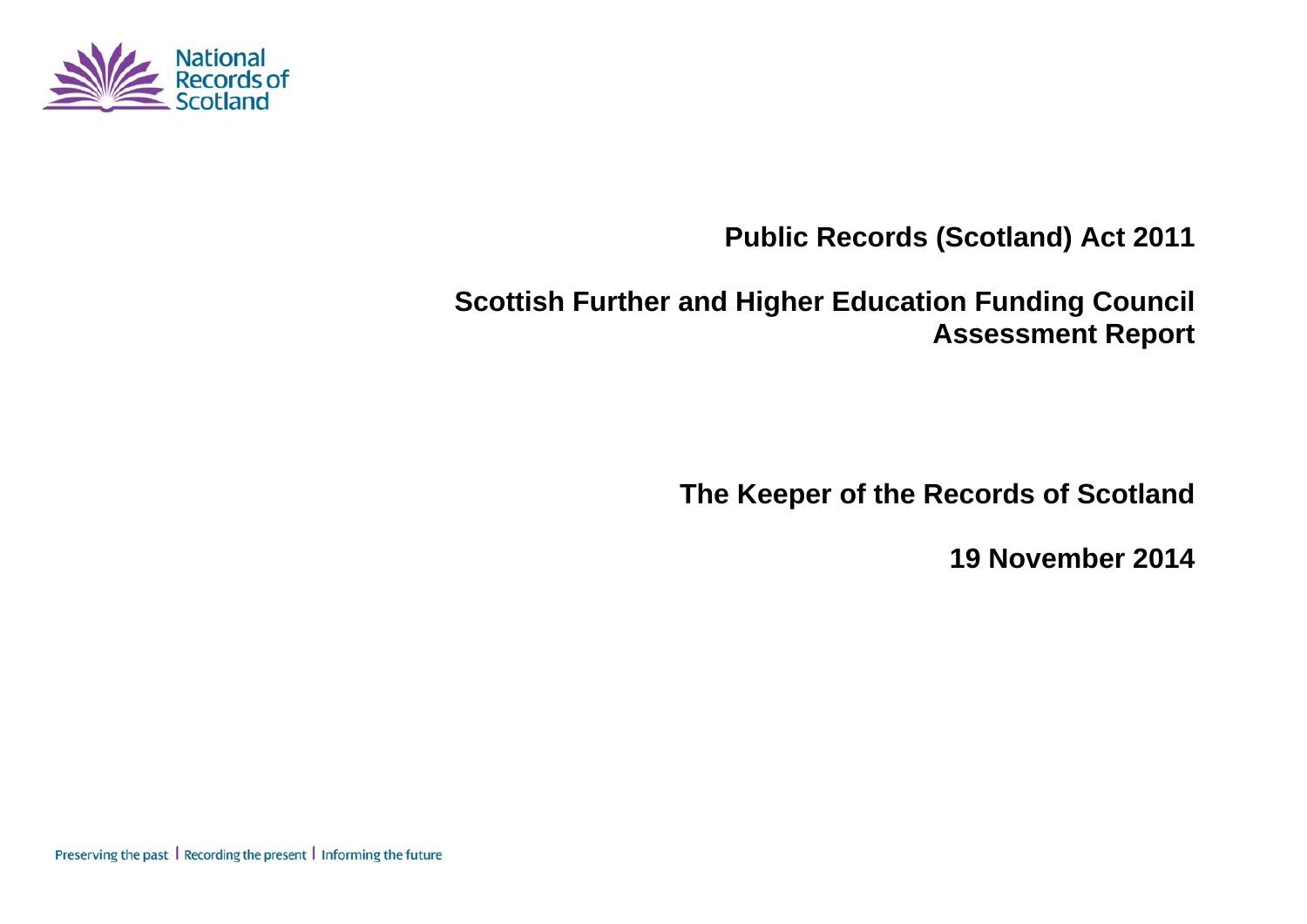#### Assessment Report

#### **Contents**

# **1. Public Records (Scotland) Act 2011**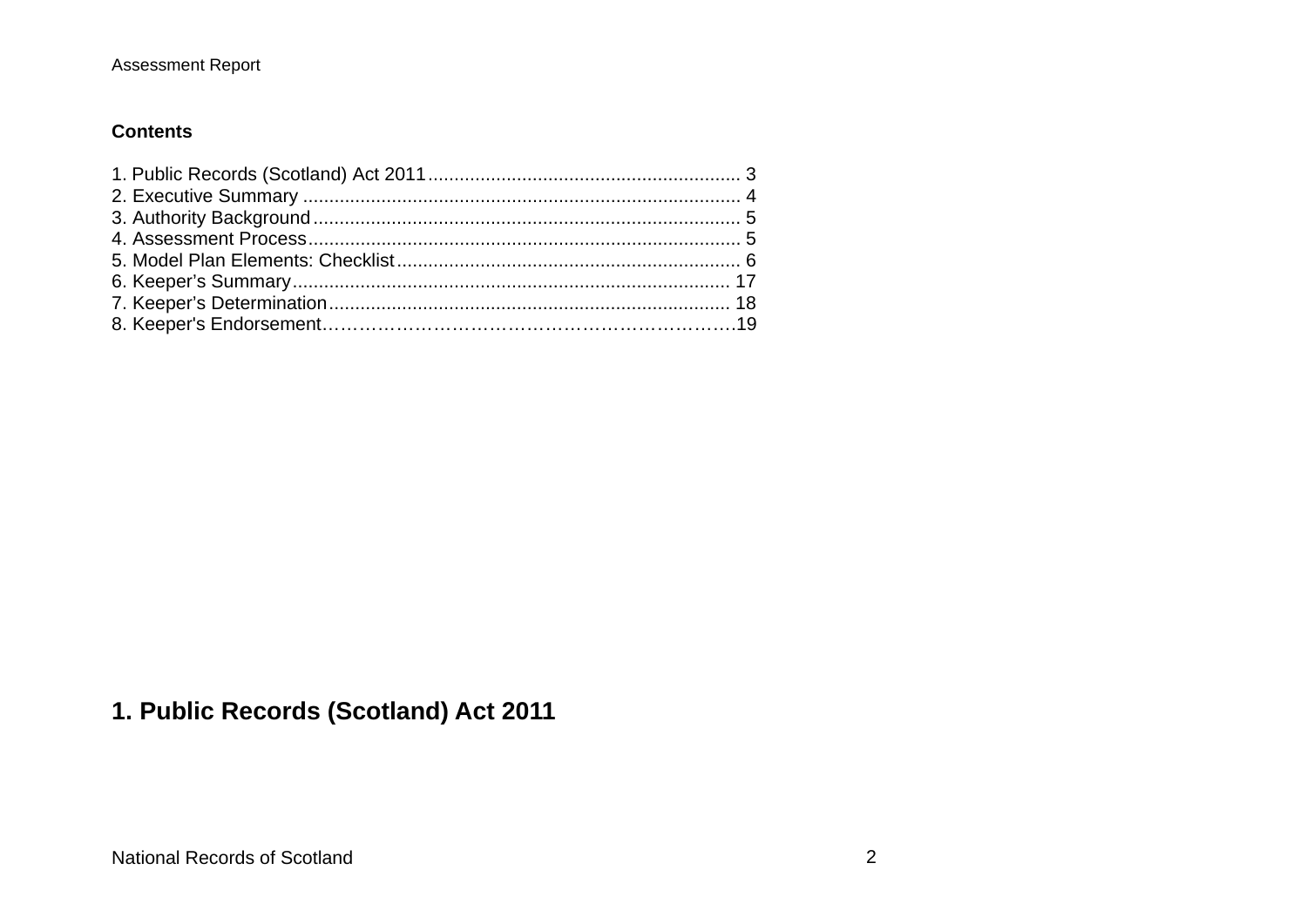The Public Records (Scotland) Act 2011 (the Act) received Royal assent on 20 April 2011. It is the first new public records legislation in Scotland since 1937 and came fully into force on 1 January 2013. Its primary aim is to promote efficient and accountable record keeping by named Scottish public authorities.

The Act has its origins in *The Historical Abuse Systemic Review: Residential Schools and Children's Homes in Scotland 1950-1995* (The Shaw Report) published in 2007. The Shaw Report recorded how its investigations were hampered by poor record keeping and found that thousands of records had been created, but were then lost due to an inadequate legislative framework and poor records management. Crucially, it demonstrated how former residents of children's homes were denied access to information about their formative years. The Shaw Report demonstrated that management of records in all formats (paper and electronic) is not just a bureaucratic process, but central to good governance and should not be ignored. A follow-up review of public records legislation by the Keeper of the Records of Scotland (the Keeper) found further evidence of poor records management across the public sector. This resulted in the passage of the Act by the Scottish Parliament in March 2011.

The Act requires a named authority to prepare and implement a records management plan (RMP) which must set out proper arrangements for the management of its records. A plan must clearly describe the way the authority cares for the records that it creates, in any format, whilst carrying out its business activities. The RMP must be agreed with the Keeper and regularly reviewed.

## **2. Executive Summary**

This report sets out the findings of the Keeper's assessment of the RMP of the **Scottish Further and Higher Education Funding Council** by the Public Records (Scotland) Act 2011 Assessment Team following its submission to the Keeper on **31st July 2014**.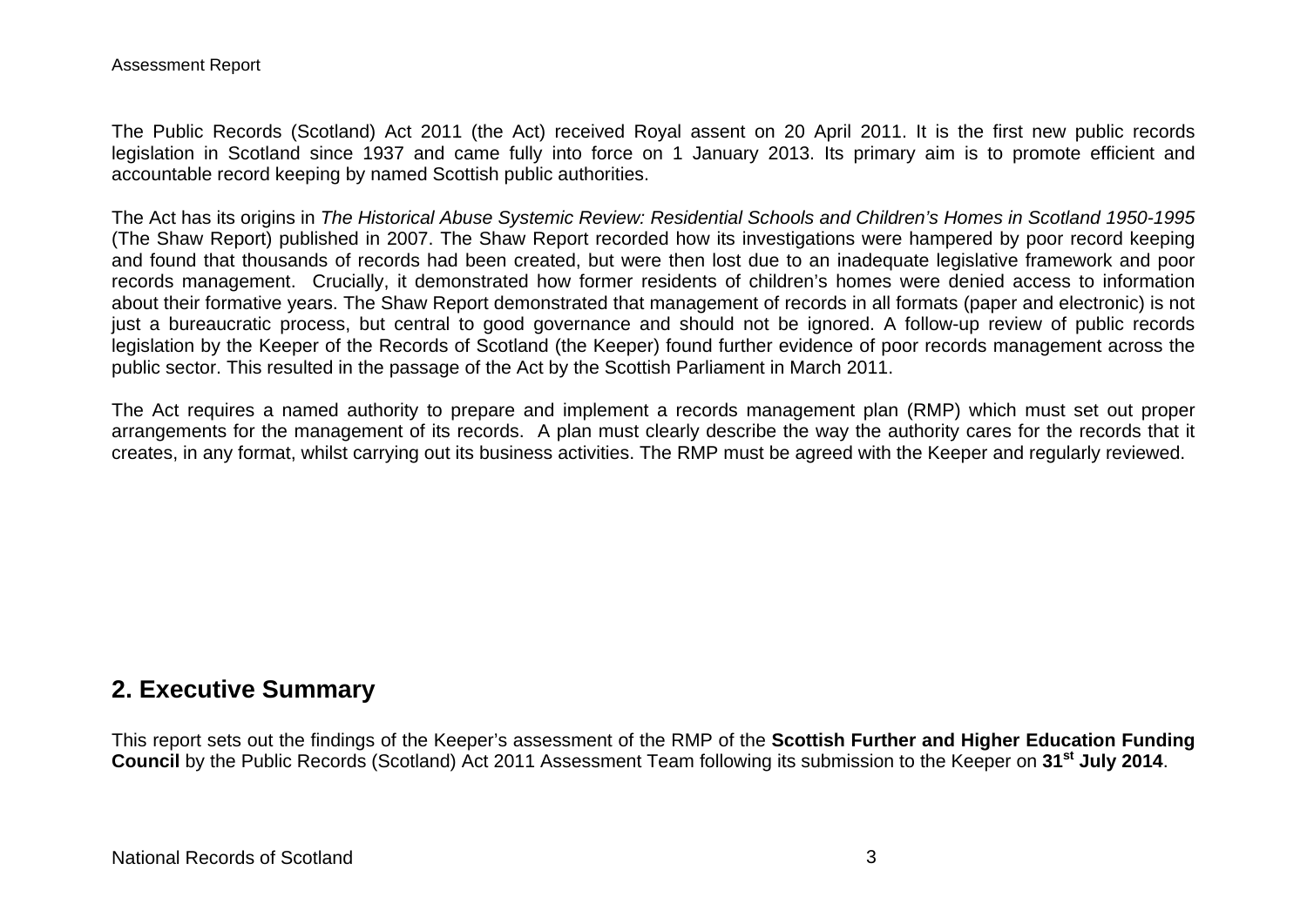The assessment considered whether the RMP of the Scottish Further and Higher Education Funding Council was developed with proper regard to the 14 elements of the Keeper's statutory Model Records Management Plan (the Model Plan) under section 8(3) of the Act, and whether in this respect it complies with it and the specific requirements of the Act.

The outcome of the assessment and the Keeper's decision on whether the RMP of the Scottish Further and Higher Education Funding Council complies with the Act can be found under section 7 of this report with relevant recommendations.

### **3. Authority Background**

The Scottish Further and Higher Education Funding Council (SFC) is a Non-Departmental Public Body (NDPB) of the Scottish Government and was established on 3 October 2005. The Council replaced the former Scottish Further Education Funding Council (SFEFC) and the Scottish Higher Education Funding Council (SHEFC) and brought together funding and support for Scotland's colleges and universities under one body.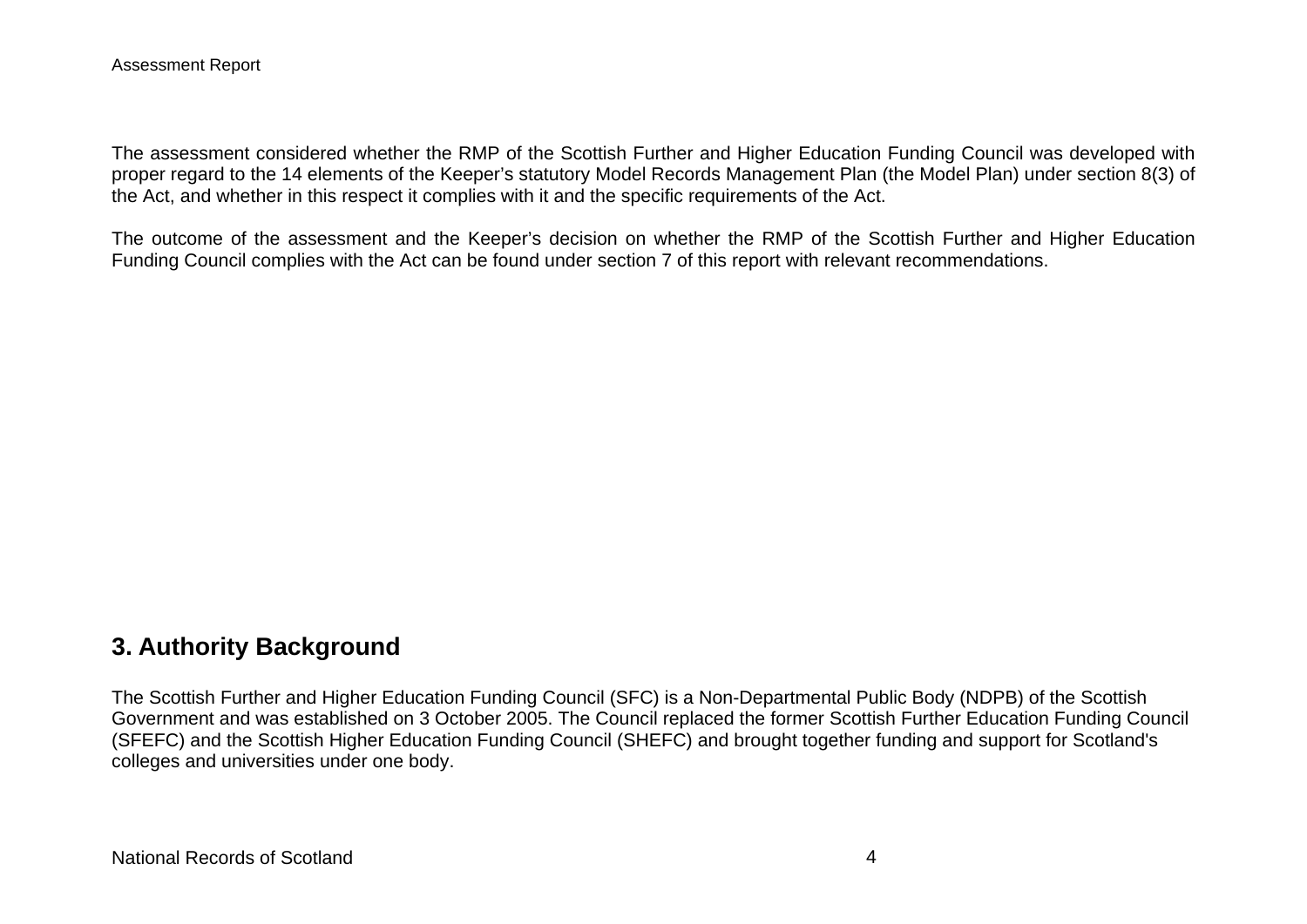SFC is the national, strategic body that is responsible for funding teaching and learning provision, research and other activities in Scotland's 25 colleges and 19 universities and higher education institutions. Although scheduled under the Public Records (Scotland) Act 2011 as 'Scottish Further and Higher Education Funding Council', they are more commonly known as 'the Scottish Funding Council' or 'SFC'.

http://www.sfc.ac.uk/

#### **4. Keeper's Assessment Process**

The RMP was assessed by the Public Records (Scotland) Act Assessment Team on behalf of the Keeper. Assessors used the checklist elements listed in section 5, to establish whether the Scottish Further and Higher Education Funding Council's RMP was developed with proper regard to the elements of the Model Plan and is compliant with the Act. The assessment also considered whether there was sufficient supporting evidence of such compliance.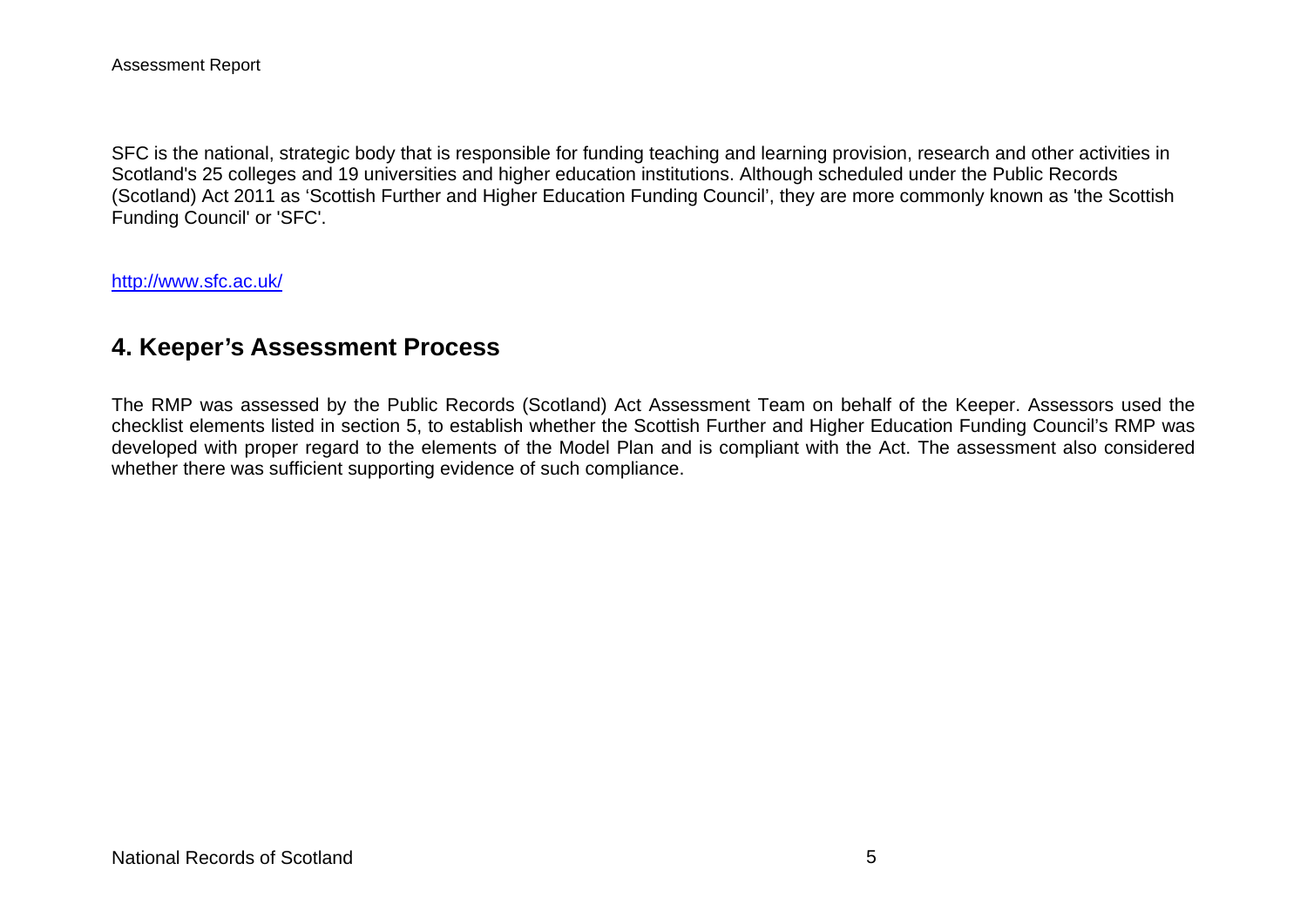**Key:** 

| The Keeper agrees this<br>element of an<br>authority's plan. | The Keeper agrees this<br>element of an authority's<br>plan as an 'improvement<br>model'. This means that<br>he is convinced of the<br>authority's commitment to<br>closing a gap in<br>provision. He will request<br>that he is updated as<br>work on this element<br>progresses. |  | There is a serious<br>gap in provision<br>for this element<br>with no clear<br>explanation of how<br>this will be<br>addressed. The<br>Keeper may<br>choose to return<br>the RMP on this<br>basis. |
|--------------------------------------------------------------|------------------------------------------------------------------------------------------------------------------------------------------------------------------------------------------------------------------------------------------------------------------------------------|--|----------------------------------------------------------------------------------------------------------------------------------------------------------------------------------------------------|
|--------------------------------------------------------------|------------------------------------------------------------------------------------------------------------------------------------------------------------------------------------------------------------------------------------------------------------------------------------|--|----------------------------------------------------------------------------------------------------------------------------------------------------------------------------------------------------|

## **Scottish Further and Higher Education Funding Council (The Funding Council)**

# **5. Model Plan Elements: Checklist**

| <b>Element</b>                                | <b>Present</b> | <b>Evidence</b> | <b>Notes</b>                                                                                                                                                                                                                                                          |
|-----------------------------------------------|----------------|-----------------|-----------------------------------------------------------------------------------------------------------------------------------------------------------------------------------------------------------------------------------------------------------------------|
| 1. Senior<br>Officer<br>Compulsory<br>element |                | G               | Martin Fairbairn, Senior Director for Institutions and Corporate Services at the<br>Funding Council has been identified as the individual with overall responsibility for<br>records management in the authority.<br>Mr Fairbairn is also the Funding Council's SIRO. |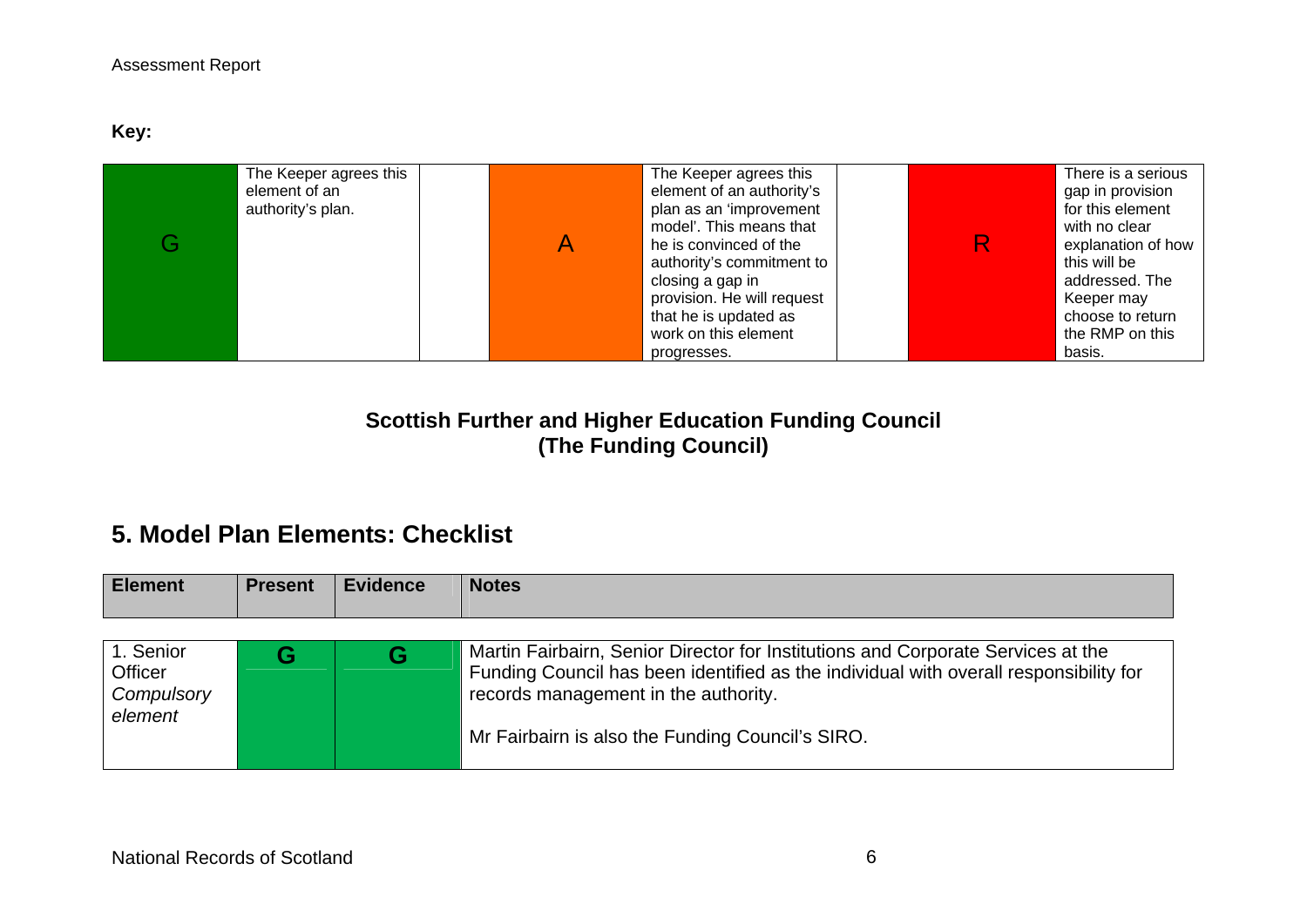|                                                |   |   | Mr Fairbairn's responsibility for records management has been included in the<br>Information Management Framework (evidence 001)<br>The Keeper agrees that the Senior Director for Institutions and Corporate Services<br>and SIRO is an appropriate individual to be identified in this role.                                                                                                                                 |
|------------------------------------------------|---|---|--------------------------------------------------------------------------------------------------------------------------------------------------------------------------------------------------------------------------------------------------------------------------------------------------------------------------------------------------------------------------------------------------------------------------------|
| 2. Records<br>Manager<br>Compulsory<br>element | G | G | Simon Macauley, Information Management and Security Officer at the Funding<br>Council has been identified as the individual with day-to-day responsibility for<br>implementing the plan.                                                                                                                                                                                                                                       |
|                                                |   |   | Mr Macauley's job specification has been supplied and shows appropriate<br>competencies for this role.                                                                                                                                                                                                                                                                                                                         |
|                                                |   |   | Mr Macauley is the author of the Information Management Policy (see element 3),<br>the Retention and Disposal Policy and Schedule (see elements 5 and 6), the<br>Information Security Policy (see element 8), the Data Protection Policy (see<br>element 9) and the ICT Equipment Disposal policy (see elements 6 and 8). His<br>knowledge of the records management provision in the funding council cannot be<br>questioned. |
|                                                |   |   | The Information Management and Security Officer is responsible for the business<br>classification scheme (see element 4) and the Retention and Disposal Schedule<br>(see element 5).                                                                                                                                                                                                                                           |
|                                                |   |   | Mr Macauley's forward job plan, submitted as part of evidence 002, makes clear his<br>responsibility matters around information security (see element 8).                                                                                                                                                                                                                                                                      |
|                                                |   |   | Mr Macauley is the Funding Council's Data Protection Officer.                                                                                                                                                                                                                                                                                                                                                                  |
|                                                |   |   | The Keeper agrees that the Information Management and Security Officer. Is an                                                                                                                                                                                                                                                                                                                                                  |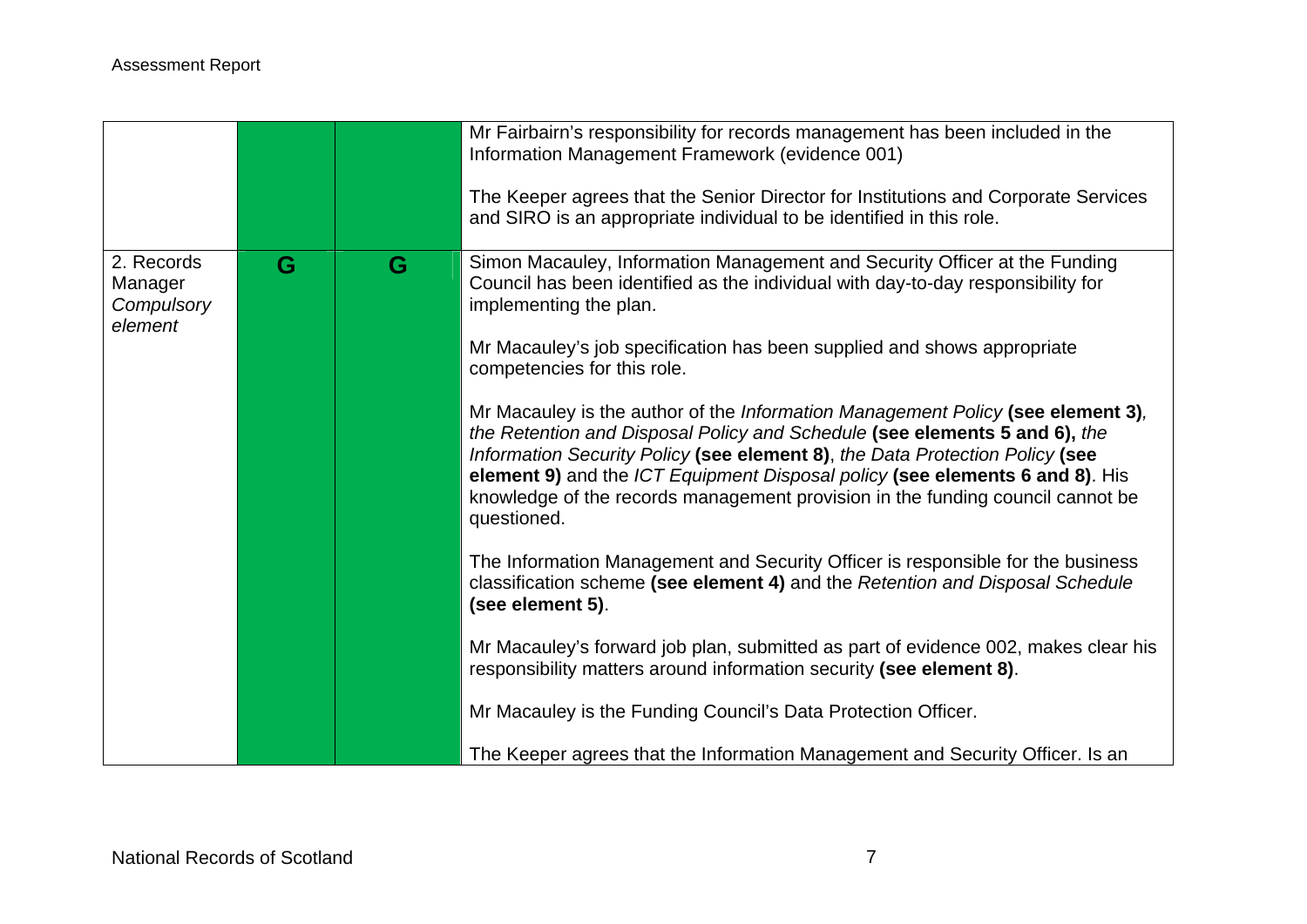|                                      |   |   | appropriate individual to be identified in this role.                                                                                                                                                                                                                                                                                                                                                                                                                                                                                                                                                                                                                                                                                                                                                                                         |
|--------------------------------------|---|---|-----------------------------------------------------------------------------------------------------------------------------------------------------------------------------------------------------------------------------------------------------------------------------------------------------------------------------------------------------------------------------------------------------------------------------------------------------------------------------------------------------------------------------------------------------------------------------------------------------------------------------------------------------------------------------------------------------------------------------------------------------------------------------------------------------------------------------------------------|
| 3. Policy<br>Compulsory<br>element   | G | G | The Funding Council has submitted its Information Management Framework<br>(evidence 001). This is version 1.4 dated October 2014. The document is clearly<br>approved. This policy maps well against the RMP.<br>The Information Management Policy (described in the evidence pack as Information<br>Management framework) is written by the Information Management and Security<br>Officer (see element 2)<br>The Policy includes a good summary of 'records as an asset' in section 9.<br>The Policy is scheduled for review in July 2015. Should this review result in<br>changes, the Keeper requests that he is provided with an updated version to<br>keep the Funding Council's submission current.<br>The Keeper agrees that The Funding Council has an approved and operational<br>Records Management Policy as required by the Act. |
| 4. Business<br><b>Classification</b> | G | G | The Funding Council have provided the Keeper with a full business classification<br>scheme: Corporate File Plan (evidence 003). This plan was created at the time of<br>the implementation of an EDRM in the authority (Opentext Link<br>http://www.opentext.com/who-we-are) in 2007. The File Plan is therefore embedded<br>and fully operational in the Funding Council.<br>The Funding Council have provided the Keeper with the user manual for the EDRM<br>system (evidence 016).<br>The File Plan is arranged by Function (called functionality in the RMP) Activity and<br>Task. The design of the business classification scheme must remain a business                                                                                                                                                                               |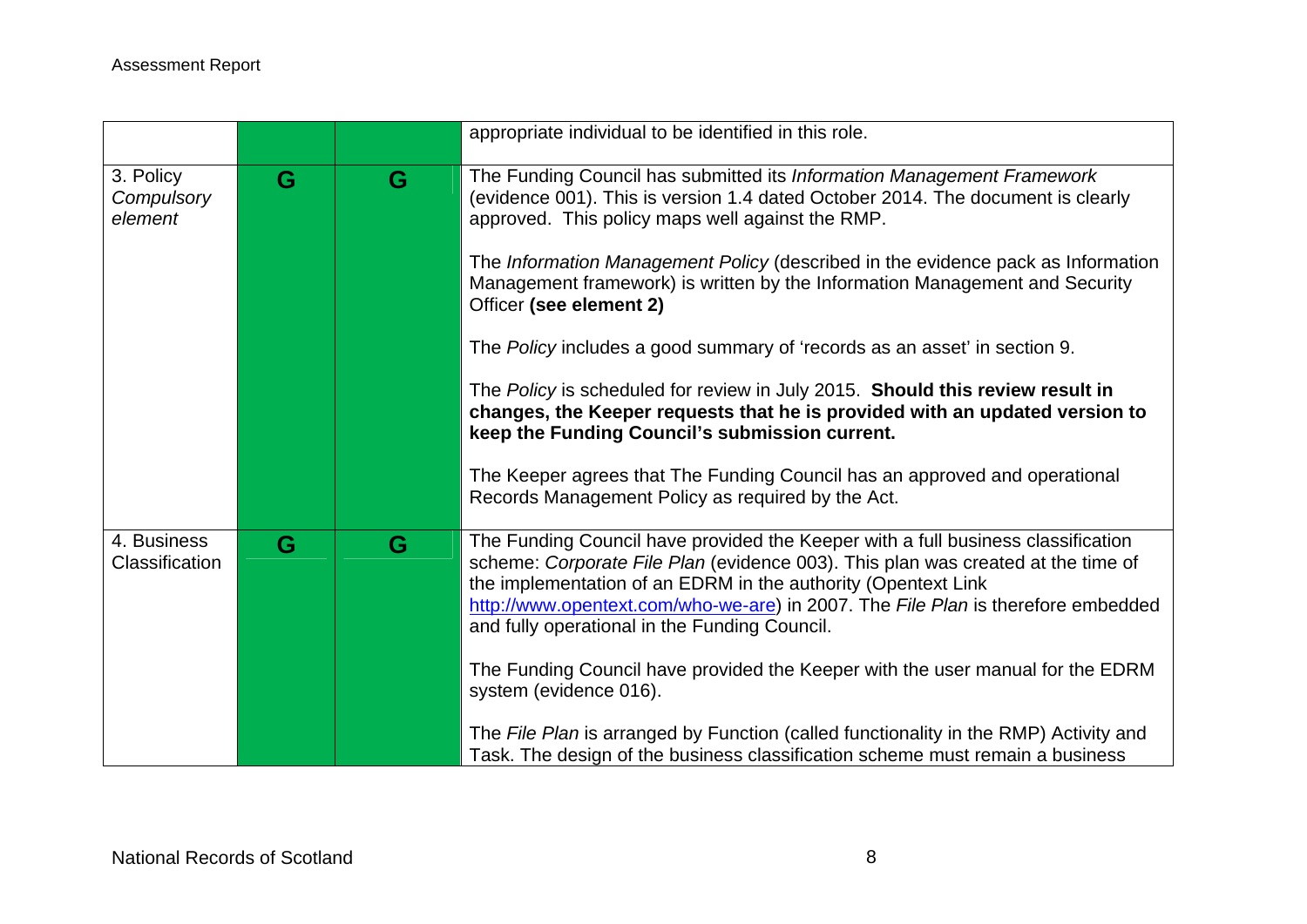|                          |   |   | decision for the Funding Council, but the Keeper acknowledges that a 'functional'<br>scheme is currently considered best practice.<br>Despite operating a primarily electronic record keeping environment, the Funding                                           |
|--------------------------|---|---|------------------------------------------------------------------------------------------------------------------------------------------------------------------------------------------------------------------------------------------------------------------|
|                          |   |   | Council has legacy paper records held internally or in an external commercial<br>records store (Iron Mountain). These records are accounted for in the business<br>classification scheme.                                                                        |
|                          |   |   | The Information Management and Security Officer (see element 2) is responsible<br>for the business classification scheme.                                                                                                                                        |
|                          |   |   | No function of the Funding Council is carried out by a third party.<br>The File Plan is reviewed annually.                                                                                                                                                       |
|                          |   |   | The Keeper agrees that the Funding Council has an operational business<br>classification scheme that covers the functions of the whole authority.                                                                                                                |
| 5. Retention<br>schedule | G | G | The Funding Council have provided the Keeper with a full (74 page) retention<br>schedule: Retention and Disposal Schedule (evidence 004). This is version 2.8<br>approved by the Assistant Director for Learning, Governance and Sustainability in<br>June 2014. |
|                          |   |   | The retention schedule maps the functions detailed in the business classification<br>scheme (see element 4).                                                                                                                                                     |
|                          |   |   | The RMP (page 12) provides a good explanation of the importance of operating a<br>retention schedule.                                                                                                                                                            |
|                          |   |   | The Retention and Disposal Schedule is under review at time of this assessment<br>and a revised version is expected in March 2015. The Keeper requests that the                                                                                                  |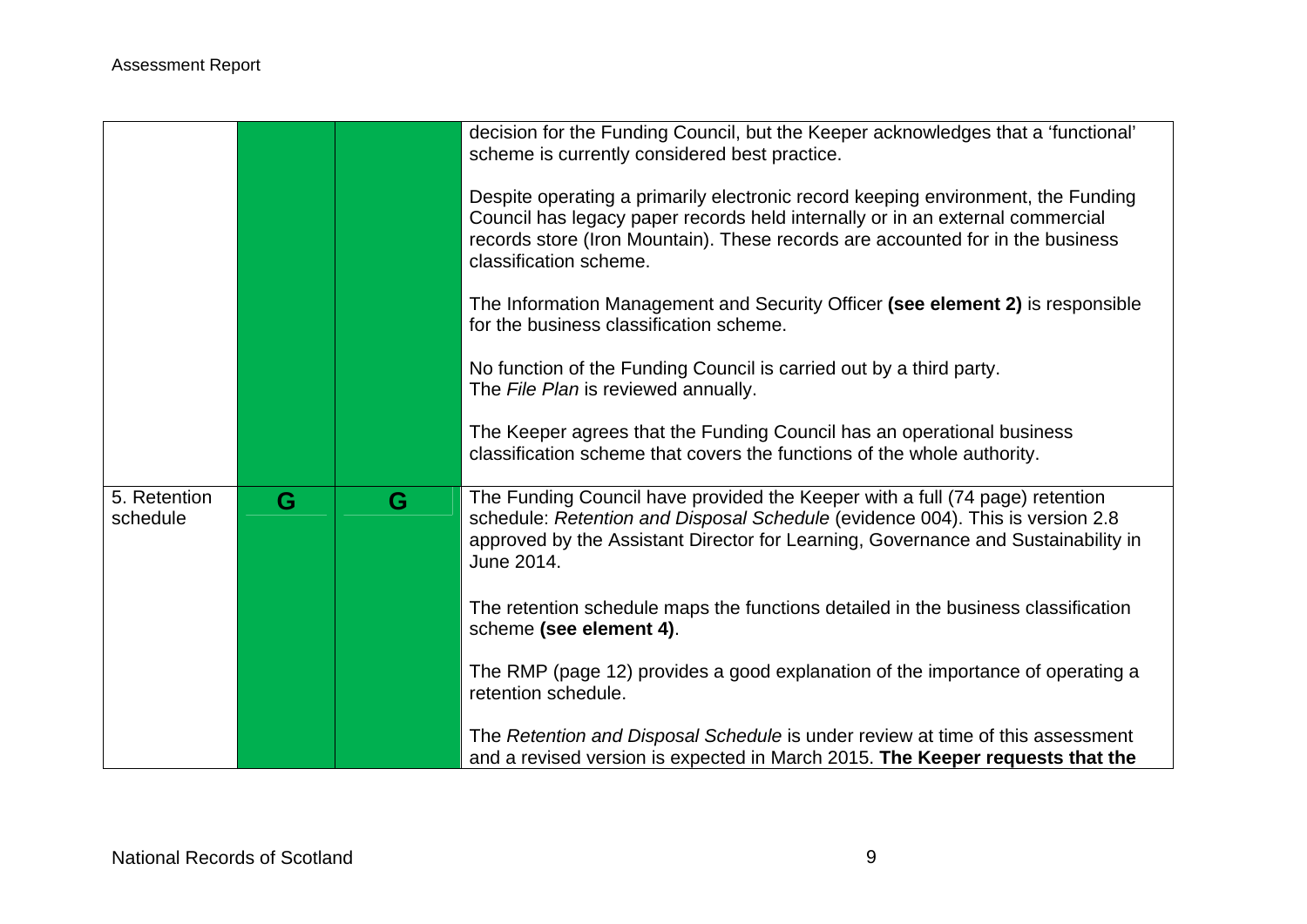|                                                         |   |   | updated version is supplied, when available, to allow him to keep the Funding<br>Council submission up-to-date.<br>The Information Management and Security Officer (see element 2) is responsible<br>for monitoring the Retention and Disposal Schedule.<br>The Keeper agrees that the Funding Council has a functioning retention schedule                                                                                                                                                                                                                                                |
|---------------------------------------------------------|---|---|--------------------------------------------------------------------------------------------------------------------------------------------------------------------------------------------------------------------------------------------------------------------------------------------------------------------------------------------------------------------------------------------------------------------------------------------------------------------------------------------------------------------------------------------------------------------------------------------|
|                                                         |   |   | that appears to cover all the record types created as the authority carries out its<br>functions.                                                                                                                                                                                                                                                                                                                                                                                                                                                                                          |
| 6. Destruction<br>Arrangements<br>Compulsory<br>element | G | G | Electronic: The Keeper has been provided with the funding Council's Retention and<br>Disposal Schedule (evidence 004) and ICT Equipment Disposal policy (evidence<br>018). These show that proper arrangements exist for the irretrievable destruction of<br>records held electronically and of Hardware. The latter is also evidenced by the<br>provision of a sample hardware destruction certificate (evidence 006).                                                                                                                                                                    |
|                                                         |   |   | Paper: Despite operating a primarily electronic record keeping environment, the<br>Funding Council has legacy paper records held internally or in an external<br>commercial records store (Iron Mountain). The irretrievable destruction of paper<br>records held in Funding Council offices is arranged through a commercial records-<br>destruction company (Shred-it). The contract between the Funding Council and<br>Shred-it has been included to evidence that this arrangement is in place. The<br>destruction process for files held offsite at Iron Mountain has been explained. |
|                                                         |   |   | Back-Ups: Explanation of the current backup procedure, including<br>destruction/overwriting of old backups has been included.                                                                                                                                                                                                                                                                                                                                                                                                                                                              |
|                                                         |   |   | Responsibility for destruction is shared between 3 officers including the Information<br>Management and Security Officer (see element 2).                                                                                                                                                                                                                                                                                                                                                                                                                                                  |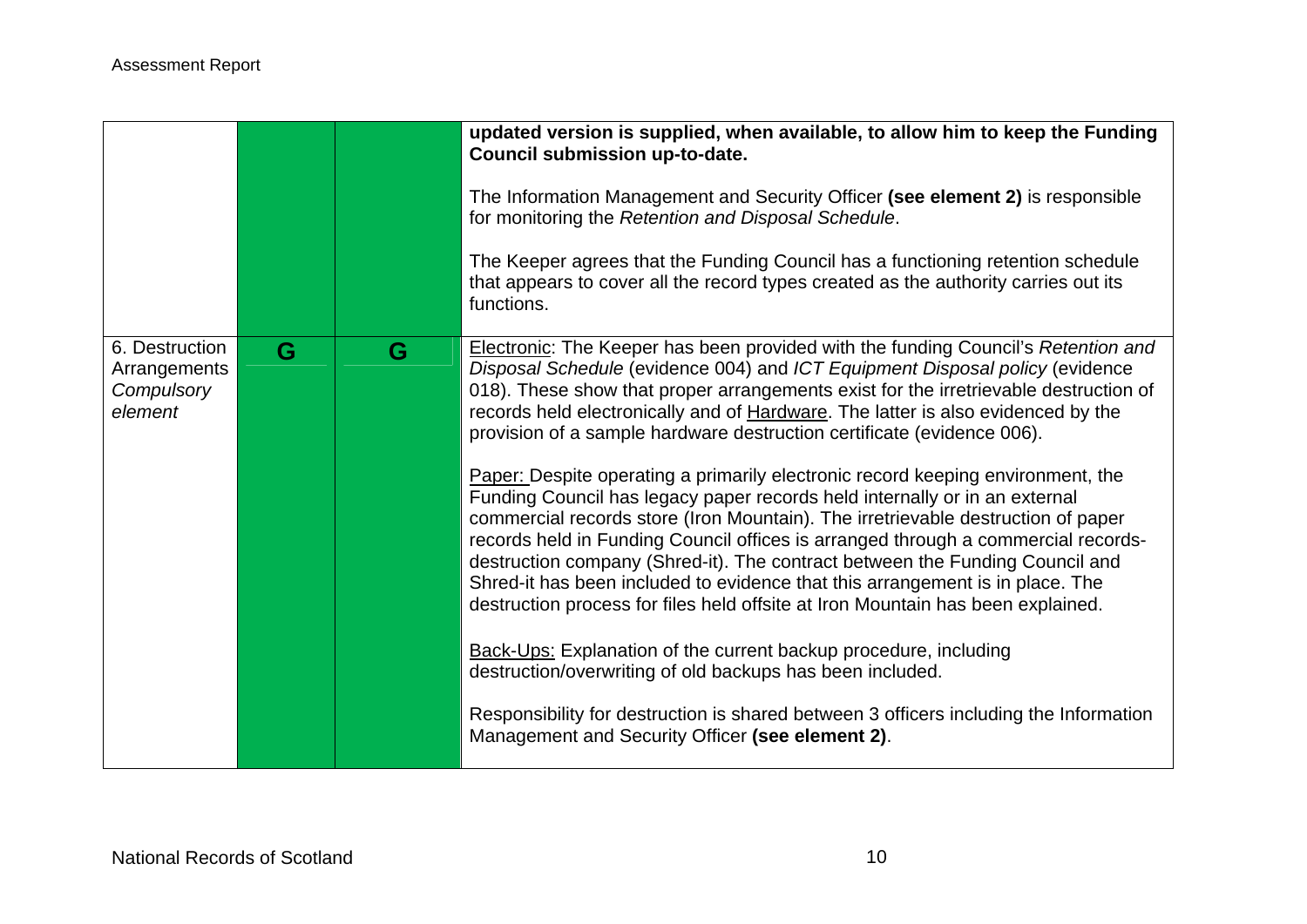|                                                       |   |   | The Keeper agrees that the Funding Council has properly considered the<br>irretrievable destruction of records when appropriate as required by the Act.                                                                                      |
|-------------------------------------------------------|---|---|----------------------------------------------------------------------------------------------------------------------------------------------------------------------------------------------------------------------------------------------|
| 7. Archiving<br>and Transfer<br>Compulsory<br>element | G | G | The Funding Council transfer records selected for permanent preservation to the<br>National Records of Scotland (NRS). This is confirmed by the Keeper's client<br>managers.                                                                 |
|                                                       |   |   | Arrangements are underway to deposit electronic records with NRS.                                                                                                                                                                            |
|                                                       |   |   | Archiving arrangements are reviewed annually by the Information Management and<br>Security Officer (see element 2) in conjunction with the Keeper's client managers.                                                                         |
|                                                       |   |   | The Keeper agrees that the Funding Council has arrangements in place to transfer<br>records to an appropriate archive.                                                                                                                       |
| 8. Information<br>Security                            | G | G | The Funding Council have provided the Keeper with their Information Security<br>Policy (evidence 009). This is version 1.7 dated 2010.                                                                                                       |
| Compulsory<br>element                                 |   |   | The individual identified at element 2, is the Information Management and Security<br>Officer and author of the Policy. He is the first contact given in the key contacts<br>section (page 11).                                              |
|                                                       |   |   | Mr Macauley's (see element 2) forward job plan, submitted as part of evidence 002,<br>makes clear his responsibility matters around information security.                                                                                    |
|                                                       |   |   | There is a statement in the RMP (page 16) committing the funding council to staff<br>training on the importance of information security. A PowerPoint presentation used<br>in this training has been supplied to the Keeper as evidence 010. |
|                                                       |   |   | The Keeper has been provided with the Funding Council's Remote Working Policy                                                                                                                                                                |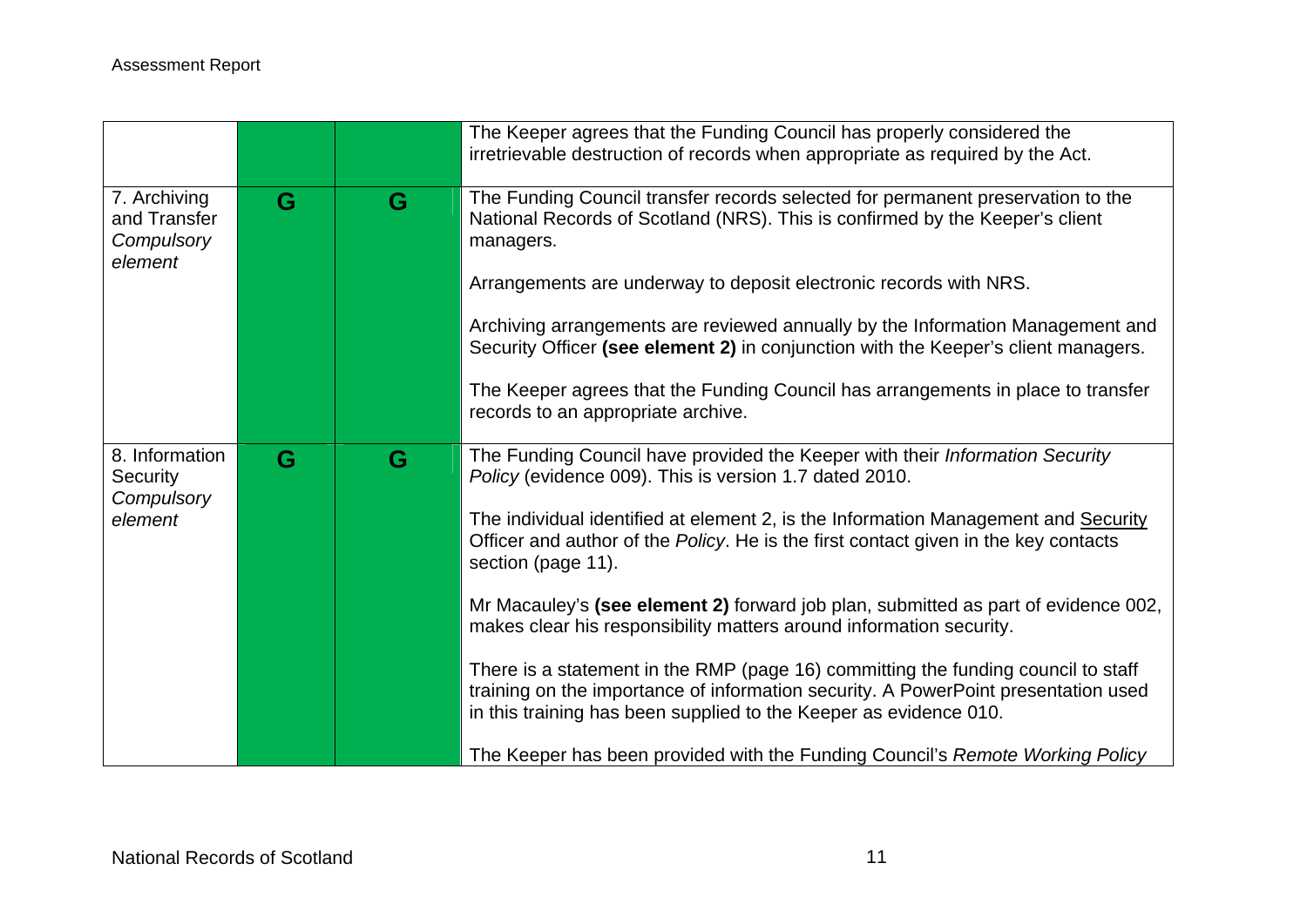|                       |   |   | (evidence 011).                                                                                                                                                                                                                                           |
|-----------------------|---|---|-----------------------------------------------------------------------------------------------------------------------------------------------------------------------------------------------------------------------------------------------------------|
|                       |   |   | The Keeper has been provided with the Funding Council's External Data Processing<br>Policy (evidence 011).                                                                                                                                                |
|                       |   |   | The policies mentioned above, including the compulsory Information Security Policy<br>are reviewed annually by the Information Management and Security Officer.                                                                                           |
|                       |   |   | The Keeper agrees that the Funding Council have properly considered the security<br>of their records.                                                                                                                                                     |
| 9. Data<br>Protection | G | G | The Funding Council have provided the Keeper with their Data Protection Policy<br>(evidence 013). This is version 1.4 dated 2014. The original policy was created by<br>the Information Management and Security Officer (see element 2).                  |
|                       |   |   | The Funding Council are registered with the Information Commissioner (as 'Scottish<br>Further and Higher Education Funding Council'): Z6668573                                                                                                            |
|                       |   |   | Mr Macauley (see element 2) is the Funding Council's Data Protection Officer. Mr<br>Fairbairn (see element 1) also accepts responsibility for this element (RMP page<br>17).                                                                              |
|                       |   |   | The Funding Council data sharing agreement (evidence 017) specifically mentions<br>data protection. The RMP states (page 22) that the authority operates data sharing<br>in accordance with the Information Commissioner's Data Sharing Code of Practice. |
|                       |   |   | There is a statement in the RMP (page 16) committing the funding council to in-<br>house staff training on the importance of data protection. A presentation used in this<br>training has been supplied to the Keeper as evidence 010.                    |
|                       |   |   | The Data Protection Policy is available on-line at:<br>http://www.sfc.ac.uk/web/FILES/About_the_Council_Our_Conduct/SFC_Data_Prote                                                                                                                        |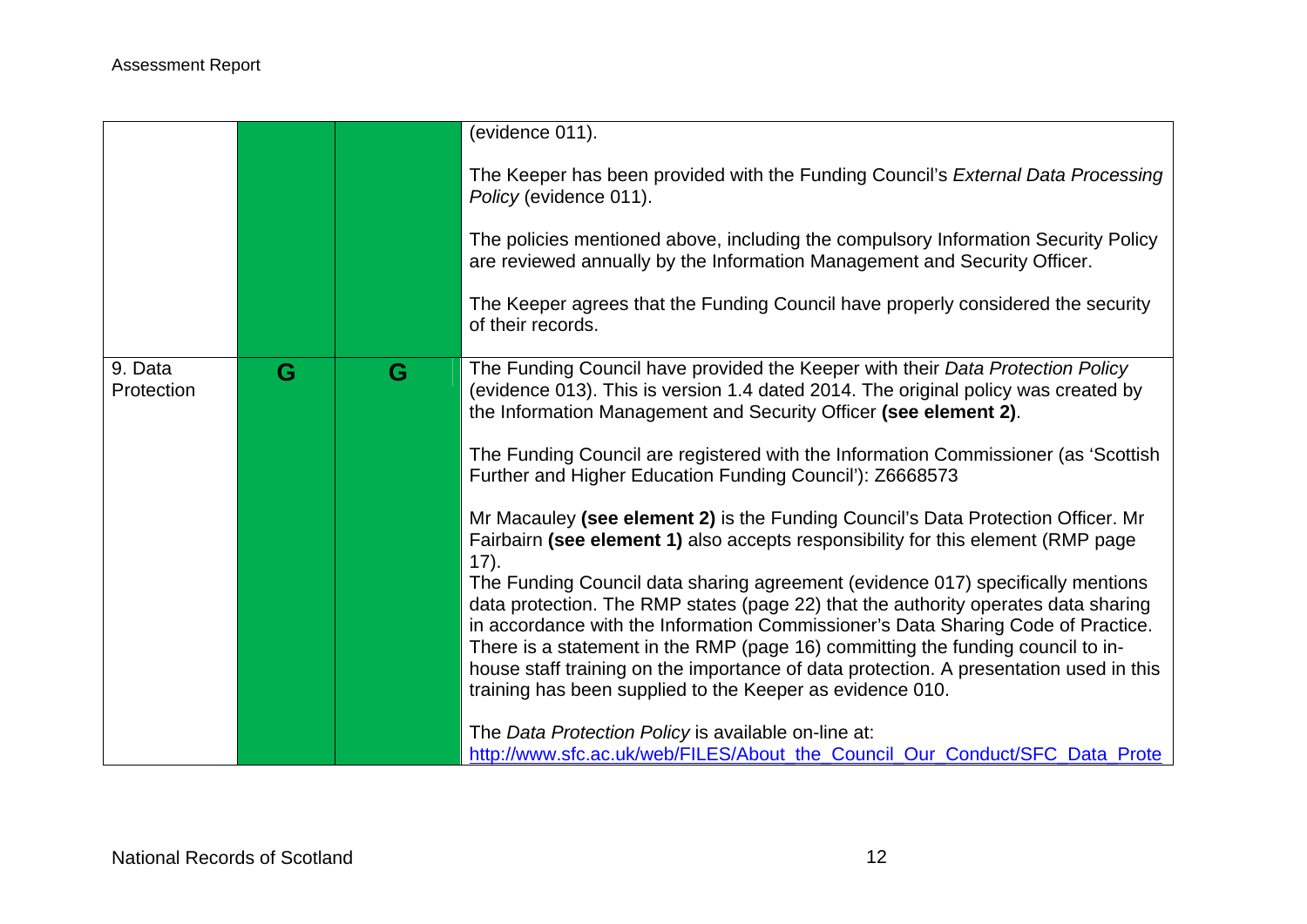|                                                    |   |   | ction_Policy[1].pdf                                                                                                                                                                                                                                                                                                                                                                                      |
|----------------------------------------------------|---|---|----------------------------------------------------------------------------------------------------------------------------------------------------------------------------------------------------------------------------------------------------------------------------------------------------------------------------------------------------------------------------------------------------------|
|                                                    |   |   | The Keeper agrees that the Funding Council properly recognise their responsibilities<br>under the Data Protection Act 1998.                                                                                                                                                                                                                                                                              |
| 10. Business<br>Continuity<br>and Vital<br>Records | G | G | The Funding Council have provided the Keeper with their Business Continuity Plan.<br>This is a section of the Financial Procedures Manual but acts as a standalone<br>document. The plan is dated from 2013 and the RMP states that it has been "agreed<br>by SFC's Audit and Compliance Committee".                                                                                                     |
|                                                    |   |   | The Plan provides detail of the steps taken to recover the systems of the Funding<br>Council in the case of a disaster. It explains the responsibilities of staff members<br>both individually and as a group. The responsibility for the recovery of records rest<br>with the Head of Information Systems. The responsibility for the whole Business<br>Continuity Plan rests with the Chief Executive. |
|                                                    |   |   | The operational records of the Funding Council are electronic and there is evidence<br>in the plan of electronic back-up/recovery. The identification of 'vital records' is<br>potentially less important for an organisation whose entire system can be backed-<br>up. The Keeper accepts the omission of identification of vital records on this basis.                                                |
|                                                    |   |   | Minutes of the Audit and Compliance Committee meeting in which the<br>Business Continuity Plan was agreed have been supplied (evidence 008)                                                                                                                                                                                                                                                              |
|                                                    |   |   | The Business Continuity Plan undergoes annual testing as well as a review. Details<br>of the testing have been supplied as Annex F to the plan.                                                                                                                                                                                                                                                          |
|                                                    |   |   | The Keeper agrees that the Funding Council has an operational business continuity<br>plan that properly considers the recovery of records in an emergency.                                                                                                                                                                                                                                               |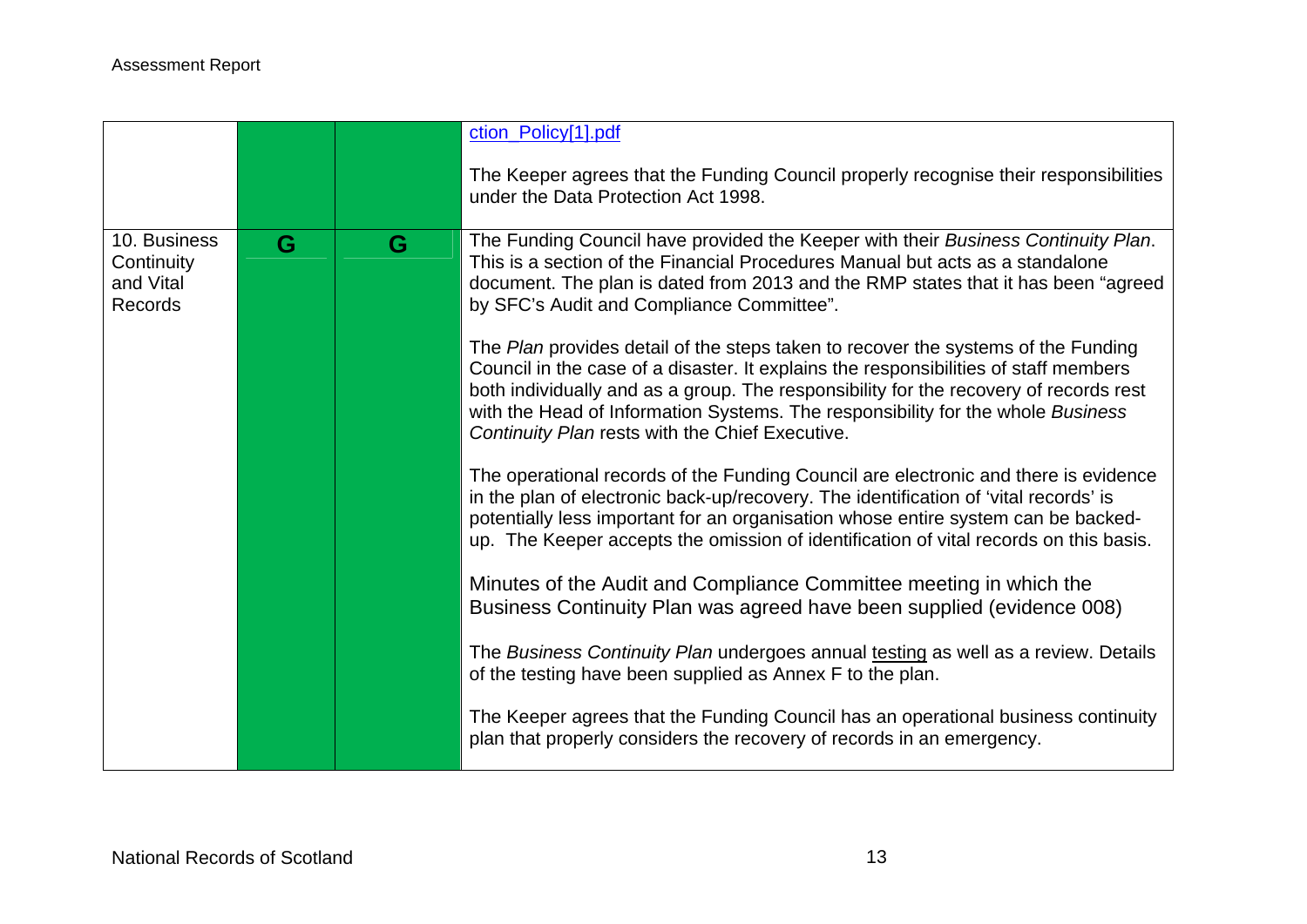| 11. Audit trail                                                      | G | G | The Scottish Funding Council operates a corporate environment that is principally<br>electronic. They utilise an EDRM records management system (see element 4).<br>This system imposes an audit trail on records. The system user manual has been<br>provided to the Keeper of evidence of this.<br>The authority also holds legacy paper records both in-house and in a commercial<br>storage facility. The RMP (page 19) discusses the potential of combining an<br>inventory of these records with the EDRM. The Keeper commends this in principal,<br>but notes that there is no firm commitment to do this yet.<br>Explanation of the tracking of paper files is given.<br>The Keeper agrees that the Funding Council has systems in place to facilitate<br>records location when necessary and to ensure version control of those records.                                                                                                                                                                                                                                  |
|----------------------------------------------------------------------|---|---|------------------------------------------------------------------------------------------------------------------------------------------------------------------------------------------------------------------------------------------------------------------------------------------------------------------------------------------------------------------------------------------------------------------------------------------------------------------------------------------------------------------------------------------------------------------------------------------------------------------------------------------------------------------------------------------------------------------------------------------------------------------------------------------------------------------------------------------------------------------------------------------------------------------------------------------------------------------------------------------------------------------------------------------------------------------------------------|
| 12.<br>Competency<br>Framework<br>for records<br>management<br>staff | G | G | The Funding Council have provided the current forward job plan for the Information<br>Management and Security Officer (see element 2). This document (evidence 002)<br>clearly demonstrates the records management aspect of the role.<br>Regular training is specifically mentioned in the CEO's Covering Letter.<br>There is a statement in the RMP (page 16) committing the funding council to staff<br>training on the importance of information security and data protection. A<br>presentation used in this training has been supplied to the Keeper as evidence 010.<br>The Information Management and Security Officer has an objective to: "Introduce<br>RM training into the mandatory FOI/DP and information security training for staff.<br>Continue to roll out and update training in-house for all staff." (evidence 002 item 9).<br>This officers own training is reviewed in conjunction with Mr. Hancock see<br><b>Responsible Officer under General Comments below)</b><br>The Keeper agrees that the individual identified as having day-to-day responsibility |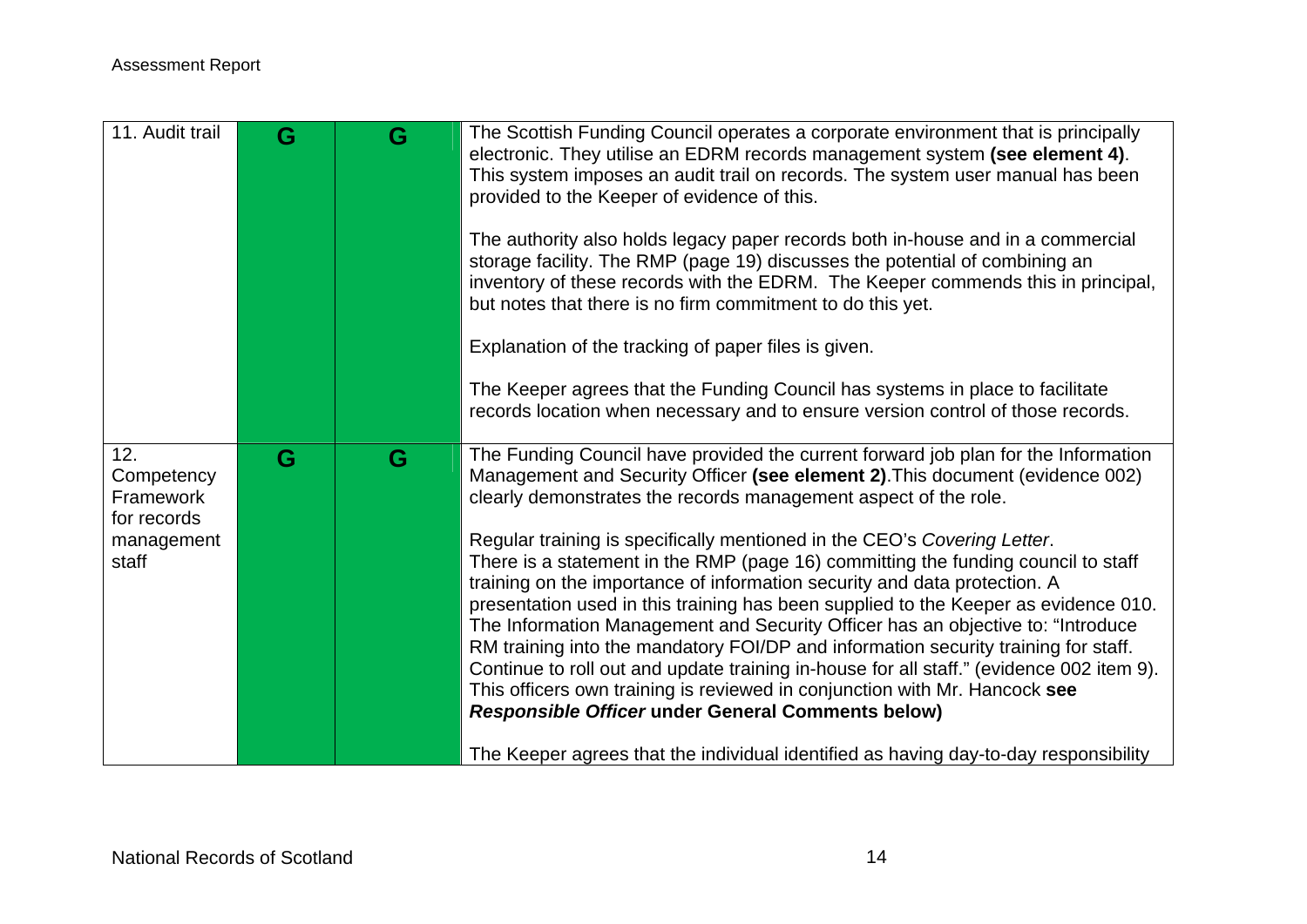|                                 |   |   | for implementing the RMP has appropriate skills for the role. Furthermore, the<br>Keeper acknowledges that the Funding Council considers records management<br>training for appropriate staff.                                    |
|---------------------------------|---|---|-----------------------------------------------------------------------------------------------------------------------------------------------------------------------------------------------------------------------------------|
| 13.<br>Assessment<br>and Review | G | G | The control sheet for the submitted RMP states that it will be reviewed annually for<br>the first two years and thereafter biennially.                                                                                            |
|                                 |   |   | The File Plan (see element 4) is reviewed annually.                                                                                                                                                                               |
|                                 |   |   | According to its control sheet, the Retention and Disposal Policy and Schedule (see<br>element 5) is due for review in June 2015. However, the Keeper understands that<br>this policy is under review at time of this assessment. |
|                                 |   |   | Archiving arrangements are reviewed annually by the Information Management and<br>Security Officer (see element 7).                                                                                                               |
|                                 |   |   | The current review process for Information Policies has been provided to the Keeper<br>along with plans for future development of this process.                                                                                   |
|                                 |   |   | The Information Security Policy (see element 8) is reviewed annually by the<br>Information Management and Security Officer.                                                                                                       |
|                                 |   |   | Evidence Number 021: Draft Guidance for reviewing the SFC Records Management<br>Plan is provided to support this.                                                                                                                 |
|                                 |   |   | The Keeper agrees that the Funding Council have arrangements in place to properly<br>review their RMP and other key records management policies.                                                                                  |
| 14. Shared<br>Information       | G | G | The Funding Council shares information with other bodies as part of their business.<br>They do so under a template data sharing agreement a sample of which has been                                                              |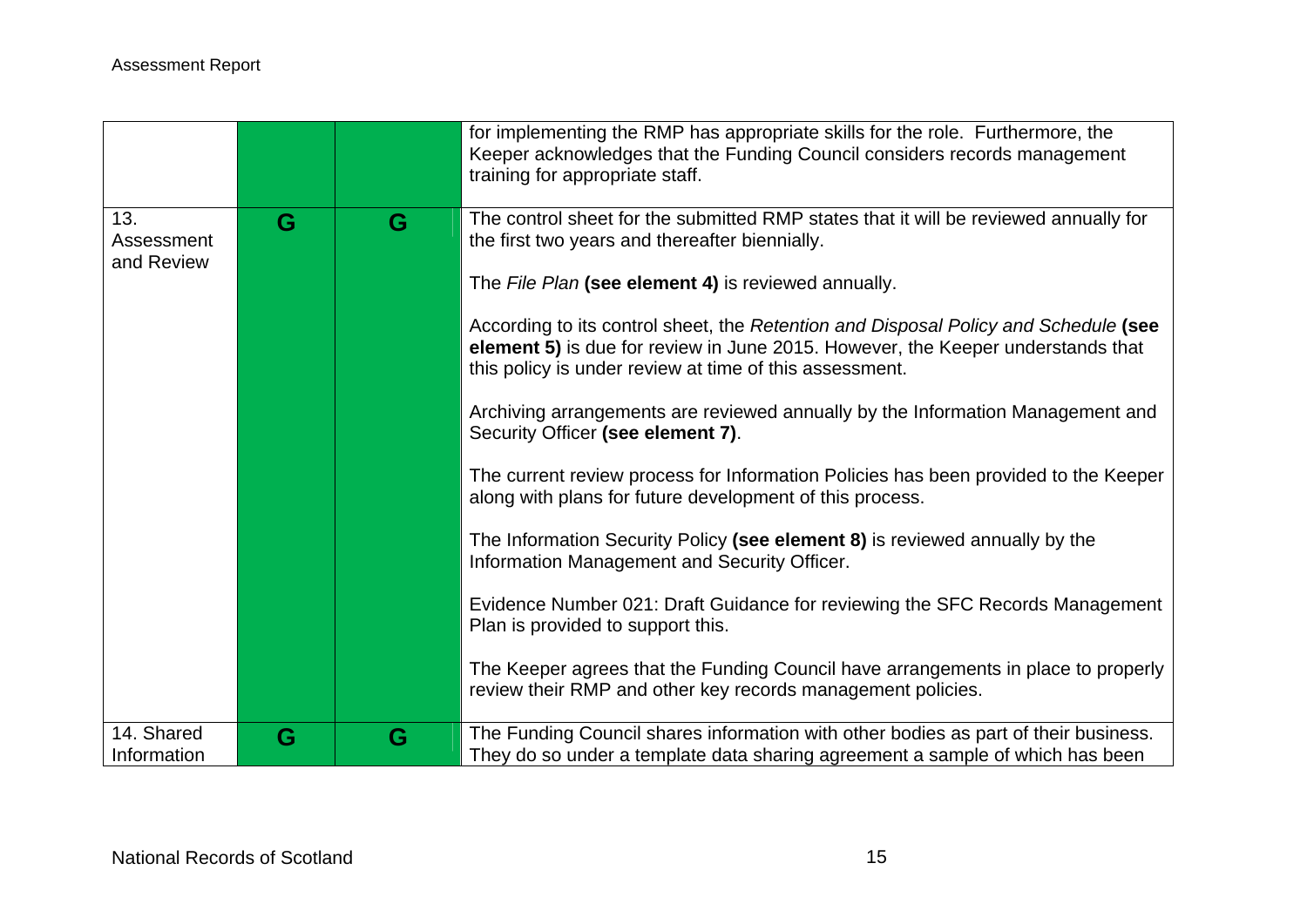|  | submitted to the Keeper (evidence 017).                                                                                                                                                                                                                              |
|--|----------------------------------------------------------------------------------------------------------------------------------------------------------------------------------------------------------------------------------------------------------------------|
|  | The data sharing agreement provided to the Keeper clearly recognises the<br>importance of records governance and clauses in the sample agreement make clear<br>that the 'ownership' of the records remains with the Funding council.                                 |
|  | The RMP states (page 22) that the authority operates data sharing in accordance<br>with the Information Commissioner's Data Sharing Code of Practice. It also states<br>that "Data sharing agreements determine the retention periods and disposition<br>procedures" |
|  | They have also submitted staff guidance regarding information sharing (evidence<br>$012$ ).                                                                                                                                                                          |
|  | The Funding Council data sharing agreement specifically mentions data protection.                                                                                                                                                                                    |
|  | The Keeper agrees that the Funding Council have considered the records<br>management implications of information sharing as is appropriate                                                                                                                           |

### **Scottish Further and Higher Education Funding Council (The Funding Council)**

#### **General Notes on RMP, Including Concerns:**

The assessed RMP is version 1.1 dated October 2014. It has been created by the information Management and Security Officer **(see element 2)** and approved by the SIRO **(see element 1)**. It is endorsed by Laurence Howells, Chief Executive of the Funding Council, in a *Covering Letter* dated July 2014.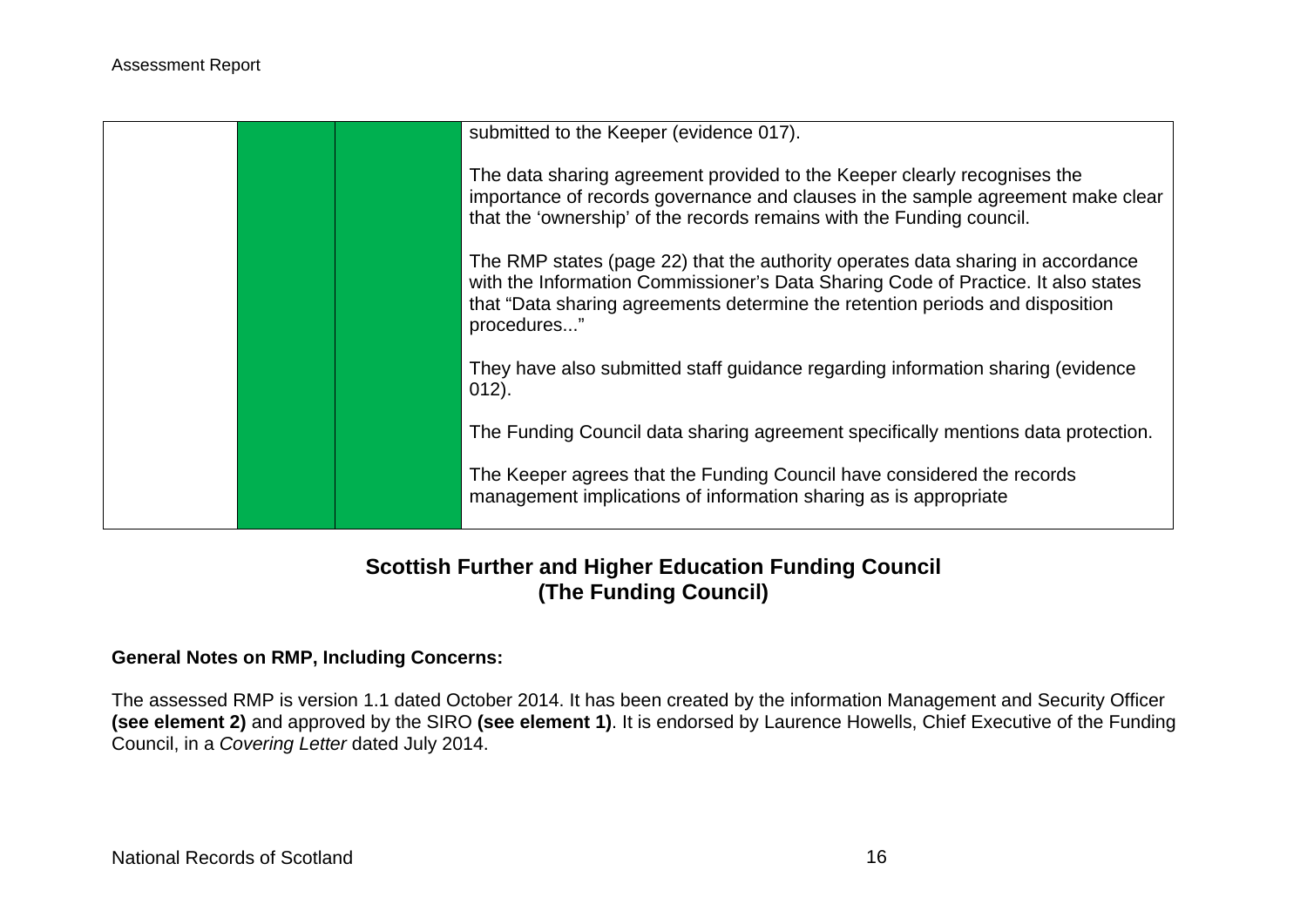The Records Management Plan is supported by the *Records Management Policy* **(see element 3)** 

There is a statement below the control sheet of the RMP committing the Funding Council to alert the Keeper to any changes that are made to the plan. The Keeper welcomes this commitment.

## **6. Keeper's Summary**

Elements **1 – 14** that the Keeper considers should be in a public authority records management plan have been properly considered by the Scottish Further and Higher Education Funding Council. Policies and governance structures are in place to implement the actions required by the plan.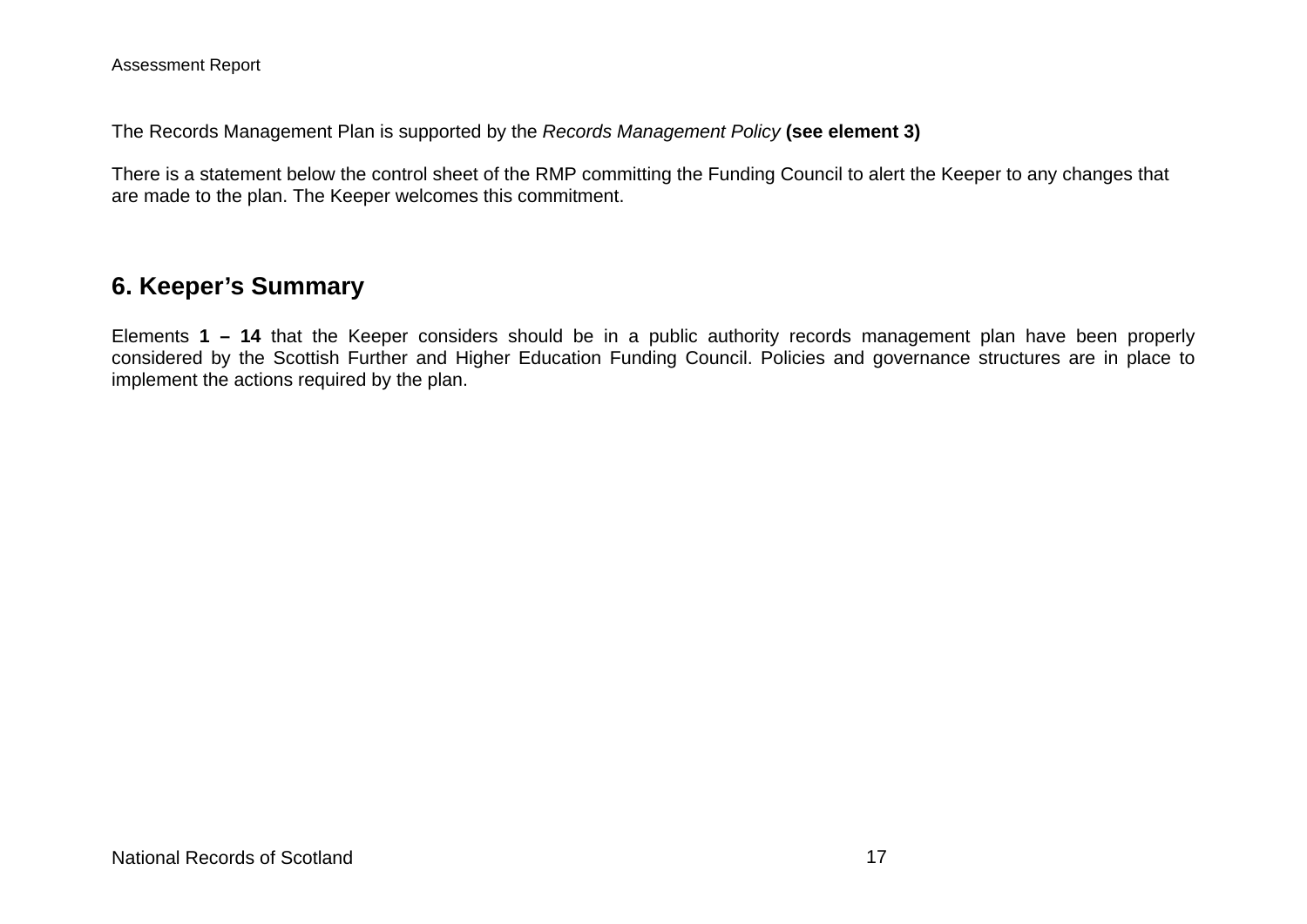Assessment Report

#### **7. Keeper's Determination**

Based on the assessment process detailed above, the Keeper **agrees** the RMP of the Scottish Further and Higher Education Funding Council.

 The Keeper recommends that the Scottish Further and Higher Education Funding Council should publish its agreed RMP as an example of good practice within the authority and the sector.

This report follows the Keeper's assessment carried out by,

…………………………………… …………………………………

REMAN

Robert Fathry m

**Pete Wadley Manual Public Records Officer Manual Public Records Officer Public Records Officer** Public Records Officer